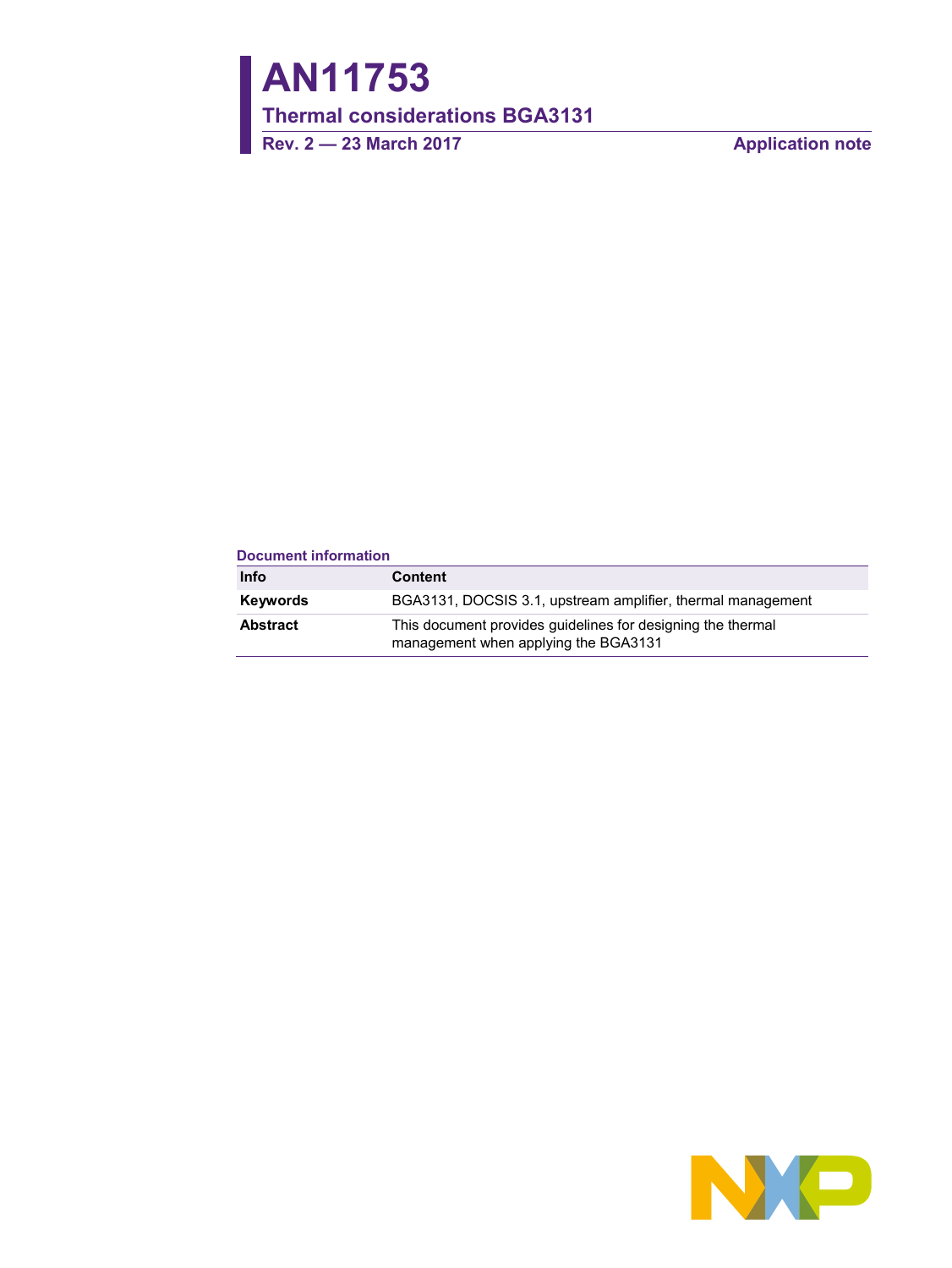# **Revision history**

| <b>Rev</b> | Date     | <b>Description</b>                                                                                                                                     |
|------------|----------|--------------------------------------------------------------------------------------------------------------------------------------------------------|
| 1.0        | 20151112 | First publication                                                                                                                                      |
| 2.0        | 20170323 | Add minimum ambient temperature, Table 2 (impact of duty cycle) and temperature<br>measurement through sensing diode / accuracy (diode voltage spread) |

# **Contact information**

For more information, please visit: [http://www.nxp.com](http://www.nxp.com/)

For sales office addresses, please send an email to: [salesaddresses@nxp.com](mailto:salesaddresses@nxp.com)

AN11753 All information provided in this document is subject to legal disclaimers. © NXP B.V. 2017. All rights reserved.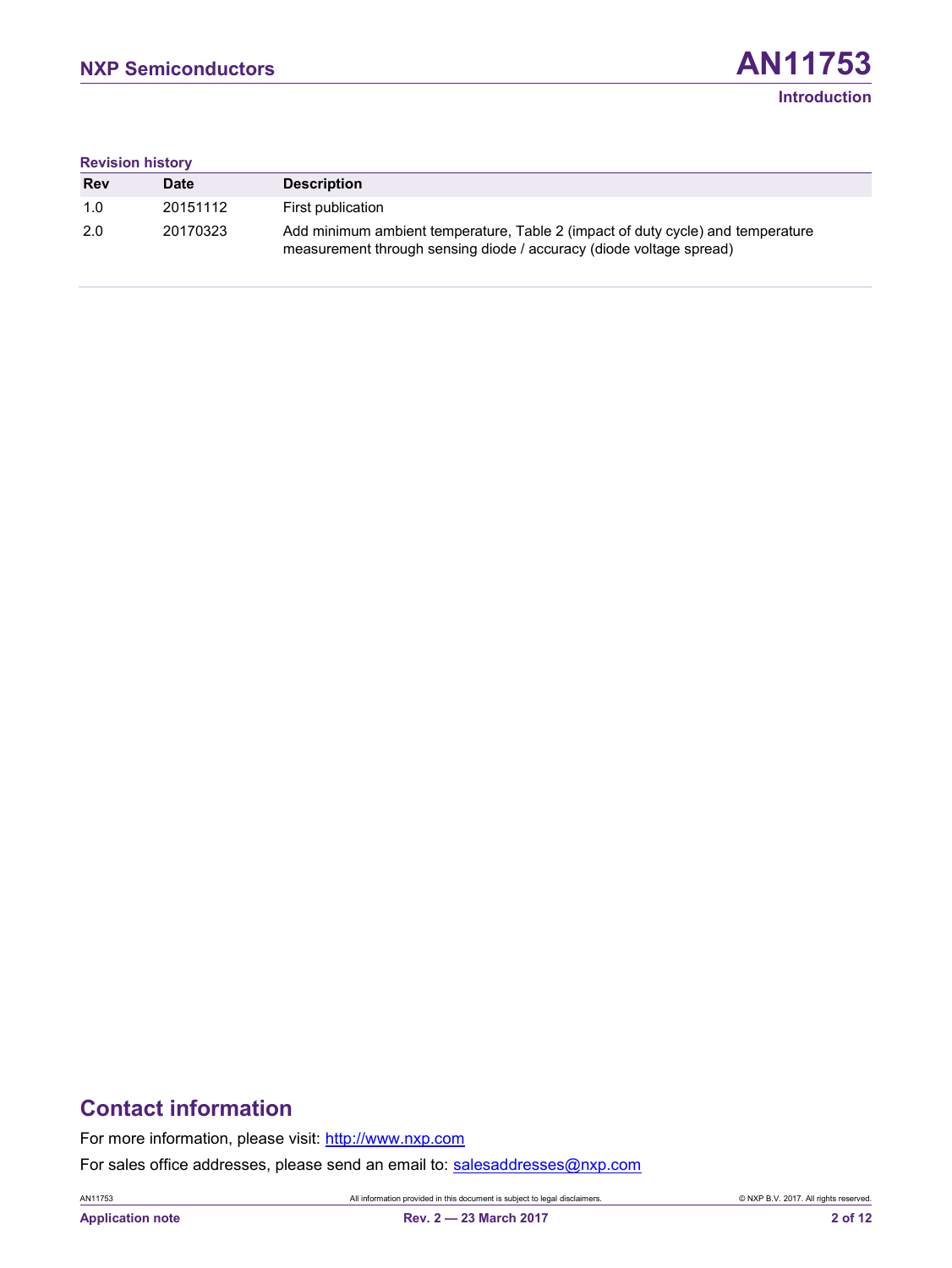# <span id="page-2-1"></span>**1. Introduction**

This document provides guidelines for designing the thermal management when applying the BGA3131. It must be noted that the guidelines are general and must be checked against the actual application conditions.

In the BGA3131 datasheet a Delphi model (compact thermal model) can be found. This can be used to predict the BGA3131 junction temperature in an application based thermal simulation. In addition, on the BGA3131 PIP (product information page) a FloTherm model can be found.

#### <span id="page-2-2"></span>**2. Summary**

To make sure the BGA3131 junction temperature does not exceed the maximum of 150 <sup>o</sup>C, attention must be paid to the board design.

The NXP evaluation board stack uses 4 layers with thermal vias below the BGA3131. With this type of board, multiple via and heatsink configurations were evaluated. In [Table](#page-2-0)  [1](#page-2-0) the resulting maximum allowed ambient temperature per configuration is shown.

<span id="page-2-0"></span>*Table 1: Thermal requirement summary for BGA3131 versus PCB configuration in still air, 100% duty cycle (continuous on)*

| Via type                 | Via drill<br>diameter | Amount of<br>vias | <b>Heatsink</b> | Min*<br>ambient<br>temperature | $Max^*$<br>ambient<br>temperature |
|--------------------------|-----------------------|-------------------|-----------------|--------------------------------|-----------------------------------|
| Open / not filled 0.3 mm |                       | 25                | No              | -40 °C                         | 40 °C                             |
| Cu filled                | $0.3 \text{ mm}$      | 25                | No              | -40 °C                         | 50 °C                             |
| Open / not filled 0.3 mm |                       | 25                | Yes             | -40 °C                         | 85 °C                             |

**\*** The ambient temperature is the temperature around the BGA3131(no shielding, still air) In case of using EM shielding where the BGA3131 is closed then the ambient temperature is the temperature inside of the shielding!

*Table 2: Impact of duty cycle on BGA3131 versus TX\_ENABLE frequency at 25 oC ambient temperature in still air, device with current at higher limit (worst case), 5 Vcc, using NXP evaluation board with 25 copper filled vias*

| <b>Frequency</b> | <b>Duty</b><br>Cycle | $l$ [mA] | <b>P [W]</b> | Average<br><b>T</b> Junction $^{\circ}$ C |
|------------------|----------------------|----------|--------------|-------------------------------------------|
| --               | 100%                 | 718      | 3.59         | 119                                       |
| 83               | 50%                  | 278      | 1.89         | 85                                        |
| 10               | 50%                  | 378      | 1.89         | 83                                        |
| 5                | 50%                  | 378      | 1.89         | 84                                        |

Considering the real use case with 50% duty cycle (6 msec ON, 6 msec OFF) then the ambient temperature can be up to 34 degree higher.

| AN11753 |  |  |
|---------|--|--|
|         |  |  |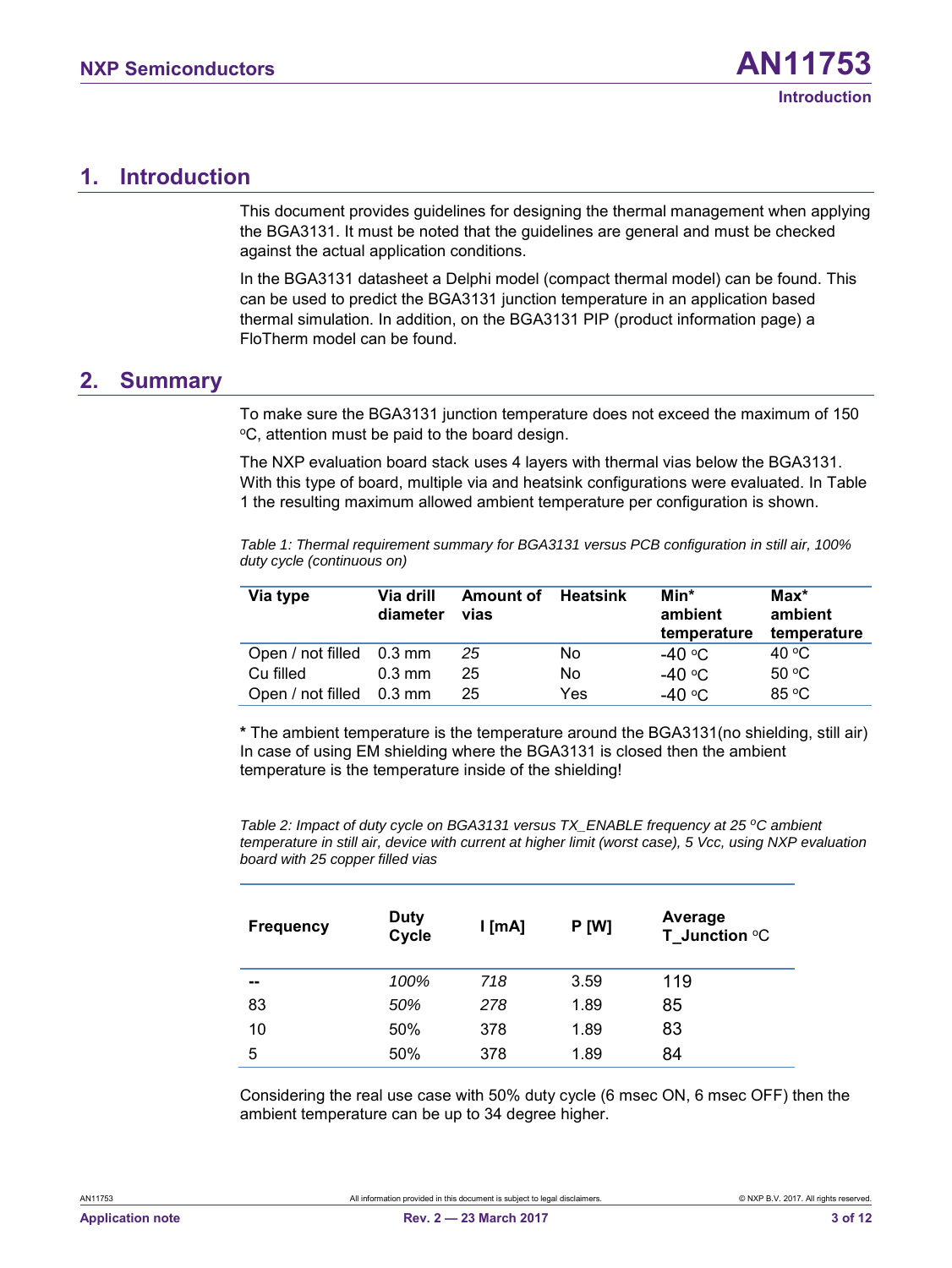# <span id="page-3-1"></span>**3. BGA3131 evaluation board design**

The NXP evaluation board is built up using 4 copper layers. The core as well as the two prepreg layers are FR4. Details of this stack can be found in [Fig 1.](#page-3-0)



<span id="page-3-0"></span>The evaluation board is 60 mm wide and 50 mm long.

To remove the excess heat from the BGA3131, it is common practice to spread the heat in the copper layers and at the same time draw the heat from the package towards the bottom of the evaluation board using through vias.

To enable the heat spreading, as much copper as possible should be used in each layer.

# <span id="page-3-2"></span>**4. Thermal considerations**

#### <span id="page-3-3"></span>**4.1 Spreading versus conduction**

As already mentioned, the evaluation board uses both heat spreading as well as conduction to remove the heat from the BGA3131. To determine the amount of spreading and conduction needed in the actual application depends on the available cooling method. If the heat is to be moved into the surrounding air, spreading is the most important factor. In case the topside of the PCB is enclosed (e.g. EM shielding), the heat needs to be conducted to the bottom of the PCB and spreading on the bottom layer is required. If a heatsink is applied, the PCB thermal conduction is more important.

On a typical PCB, comparable to the NXP evaluation board and using Cu filled vias, no heatsink is required until an ambient temperature of  $50^{\circ}$ C and a duty cycle of 100%. Here the cooling can be done using natural convection only, thus cooling by air. In case a higher ambient temperature is expected, application of a heatsink is required. Prerequisite is that the PCB contains thermal vias below the BGA3131 to allow the heat to flow towards the PCB bottom surface as well as the inner metal layers.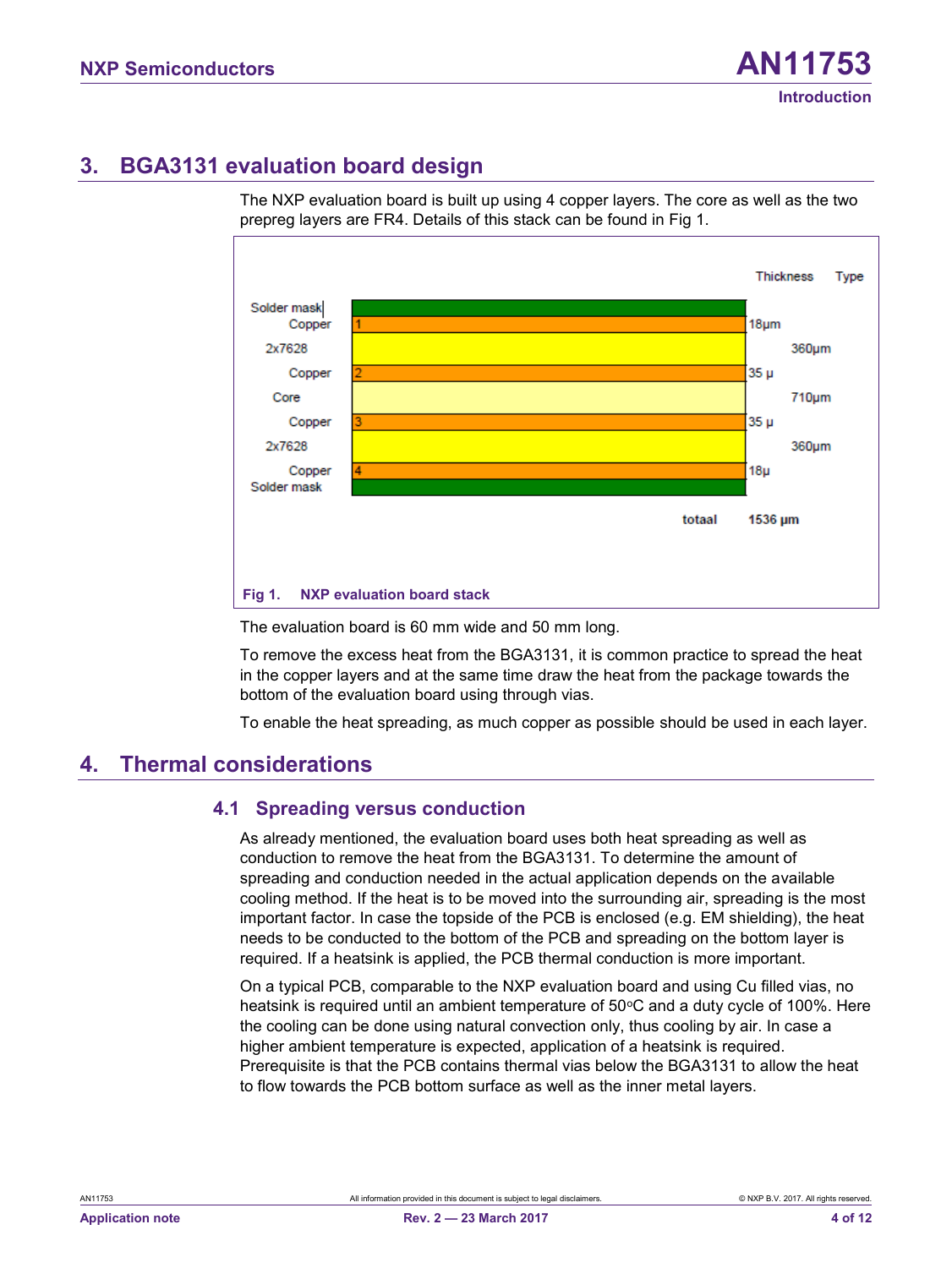#### <span id="page-4-2"></span>**4.2 Via configuration**

Purpose of adding through vias below the BGA3131 ground pad is, apart from an electrical connection to the ground layers, is to increase the thermal conductivity between the BGA3131 and the bottom side of the PCB.

Theoretically, the more vias are placed in the ground solder pad, the lower the thermal resistance of the PCB in that area. But this is only valid for solid vias as open vias create voids in the thermal path by themselves and might wick the solder away from the interface between BGA3131 and PCB. To prevent solder wicking, the vias should be capped or tented, as shown in [Fig 2.](#page-4-0) Capping is the preferred option as it leaves the solder area as well as the potential heatsink contact area intact. The number of vias that can be applied depends on the PCB process capabilities.



<span id="page-4-0"></span>In general, the optimal number of vias can be determined by calculating the copper area vs the dielectric material and air areas. By varying the via drill size and pitch, the amount of copper can be maximized. Because of the wide variety in process capabilities between materials and suppliers it is not possible to give a general recommendation. In any case the copper area should be maximized while at the same time minimizing the air area.

To increase the thermal conductivity of the via and at the same time increasing the copper area below the BGA3131 and preventing solder wicking is to use Cu filled vias.

In the NXP evaluation board, 25 vias are placed in a 5x5 matrix below the ground pad. These vias have a diameter of 0.3 mm and are solid copper filled. With this via configuration, the maximum allowed ambient temperature is 50  $\degree$ C and at 100% duty cycle.

If a higher ambient temperature is expected, a heatsink should be applied.

# <span id="page-4-3"></span>**5. Application of a heatsink**

#### <span id="page-4-1"></span>**5.1 Calculating the heatsink properties**

When a higher ambient temperature is expected, the thermal resistance of the PCB might become too large to enable sufficient heat flow between junction and ambient. In that case a heatsink must be used. Goal of the heatsink is to draw the heat from the (bottom) of the PCB faster than natural or forced convection alone will do.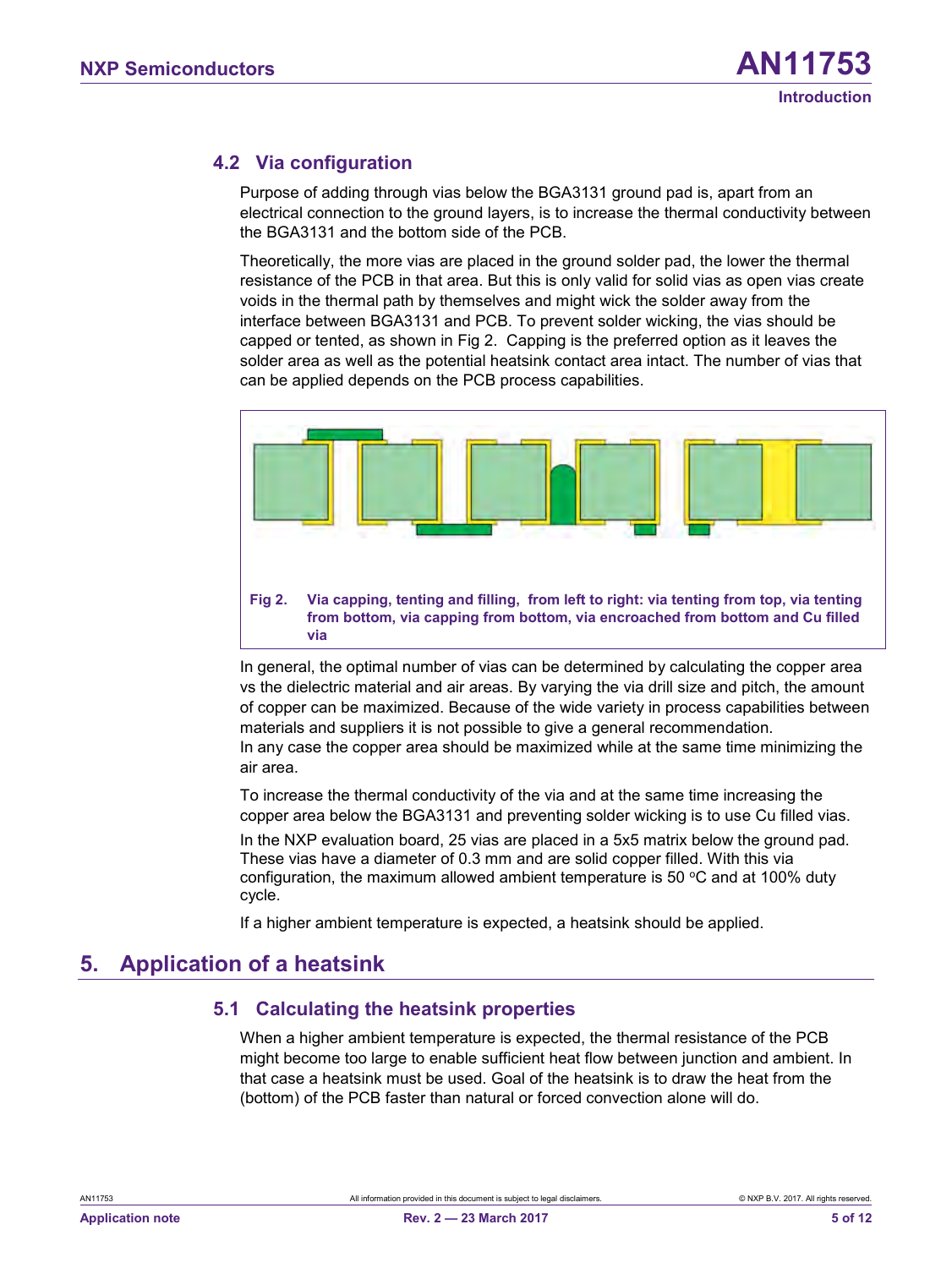The heatsink is specified by a heat resistance. This heat resistance is depending on the heatsink material, but the most important contributor is the area of the fins. It depends on the airflow in the application what size this heatsink must be.

To calculate the required heatsink resistance, the required Rth,j-a must be known. Substracting the Rth,j-c, Rth,c-pcb\_bot and Rth, pcb\_bot-heatsink from this value results in the required heatsink resistance.

In some cases the application does not allow the size of the heatsink calculated. The solution would be to increase the convection heat transfer coefficient by increasing airspeed. The heatsink thermal resistance in inversely proportional to the convection heat transfer coefficient times the contact area of the heatsink to the PCB. E.g. if the application allows for a heatsink of only half the size calculated, the convection heat transfer coefficient needs to be increased by a factor of 2 to maintain the required heatsink thermal resistance.

#### <span id="page-5-0"></span>**5.2 Considerations**

The most obvious way to control the airspeed is the use of fans. But it is also possible to create an increased airflow using natural convection by creating a chimney effect. To design this effect advanced flow simulator software is required.

To reduce the thermal resistance between PCB heatsink, it is advised not to have solder mask material on the PCB bottom side, at least not in the contact area between PCB and heatsink.

#### <span id="page-5-1"></span>**5.3 Heatsink requirements for the BGA3131 on the NXP evaluation board**

Depending on the ambient temperature it may be required to apply a heatsink under the PCB below the BGA3131. Under the foreseen ambient temperature, the junction temperature of the BGA3131 is to be kept below 150 dC. On the NXP evaluation board with 25 vias and in still air, the maximum ambient temperature is 50 dC @ 5V, 660mA and 100% duty cycle. When the ambient temperature is expected to be higher, a heatsink needs to be used.

Good results have been achieved using an evaluation board with 25 vias and a heatsink (Fisher Elektronik SK567, length 50 mm) with a resistance of 3.8 W/K. But because of the size, this heatsink is considered to be non-realistic for actual applications.

Using the new evaluation board with the 25 via configuration, the calculation as described in [5.1](#page-4-1) results in a heatsink with a thermal resistance of 7 K/W. A heatsink with this resistance value is significantly smaller in size than the original one, e.g. Fisher Elektronik SK179 with a length of 37.5 mm.

It is recommended to use a thermal paste between board and heatsink with a thermal conductivity of around 1 W/mK. At the same time it is recommended to (locally) remove the bottom PCB solder mask to decrease the resistance between board and heatsink as much as possible.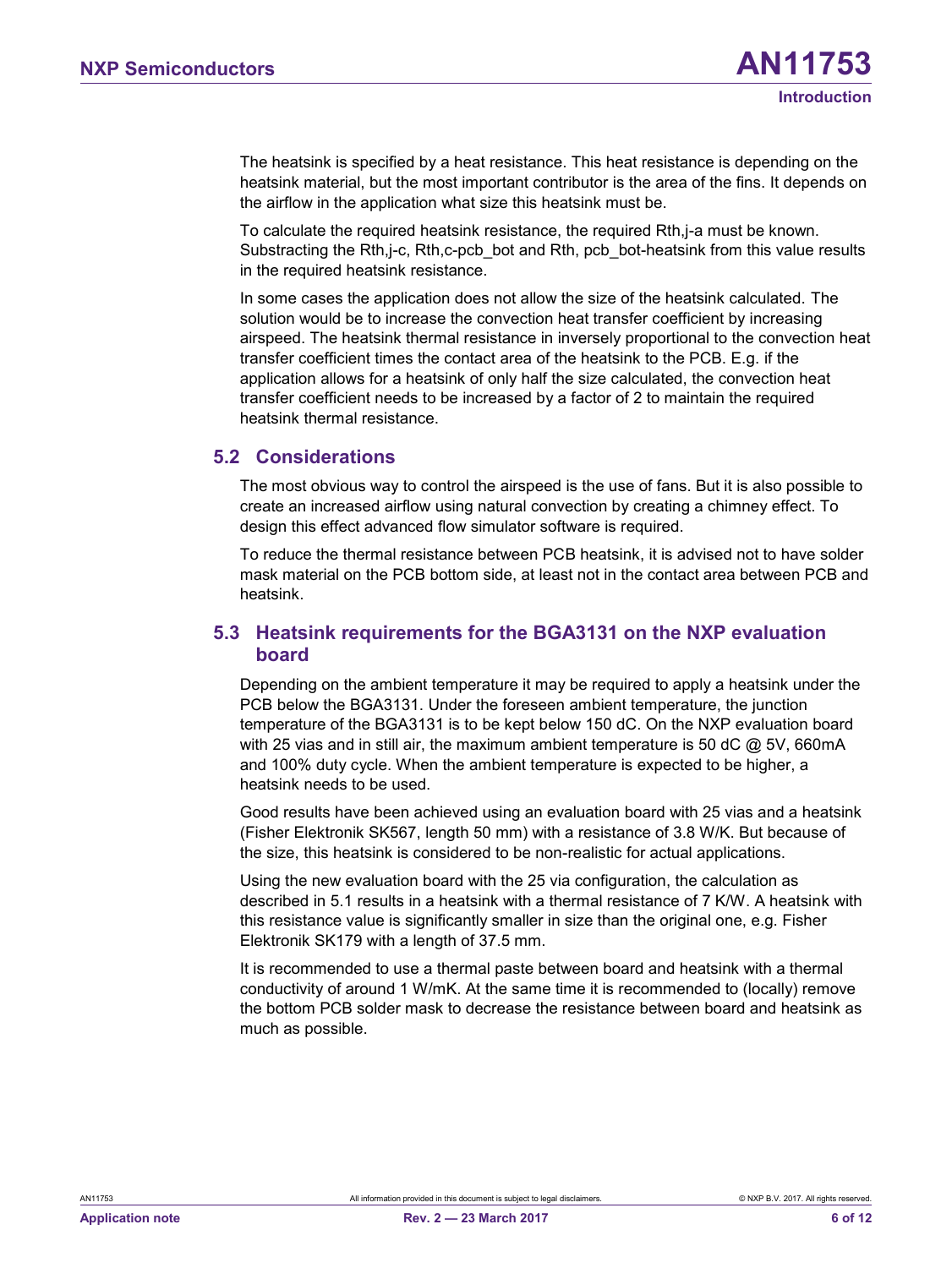|                          |                             | Power |      |                                   |      |
|--------------------------|-----------------------------|-------|------|-----------------------------------|------|
|                          | V[V]                        | [mA]  | P[W] |                                   |      |
|                          | 5                           | 660   | 3.3  |                                   |      |
| Required maximum Tj [dC] |                             | 150   |      |                                   |      |
|                          |                             |       |      | Rth, junction to case [K/W]       |      |
| Required Rth, j-a        | $=(Tj-Ta)/P$                | 19.7  |      | Rth, case to PCB bottom [K/W]     |      |
|                          |                             |       |      | Rth, PCB bottom to heatsink [K/W] | 0.04 |
|                          |                             |       |      | Rth, heatsink to ambient [K/W]    |      |
|                          | Ambient temperature Ta [dC] | 85    |      |                                   |      |

# <span id="page-6-1"></span>**6. Effect of the duty cycle**

<span id="page-6-0"></span>The recommendations above are based on a 100% duty cycle or steady state. In the final application, the BGA3131 isn't used continuously but in a burst mode. In worst-case situation, the device is 6msec on and 6msec off, which can be tested with a 50% duty cycle signal of 83Hz. Under this condition, extra margin is found.

Measurements have been done to the BGA3131 on a NXP application board, but without heatsink. Temperature measurements were taken at room temperature and at 100% as well as 50% duty cycle. For the latter, measurements were taken at 10 and 83Hz.

Compared to 100% duty cycle, the average junction temperature was reduced by more than 30 degrees at 50% / 10 Hz and 50% / 83Hz.

# <span id="page-6-2"></span>**7. Temperature measurement through sensing diode**

To assess the thermal performance of the BGA3131, a temperature sensing diode has been built in. The characteristics of this diode can be found in Fig4. Please note that the offset between diode and junction is already compensated for in this data.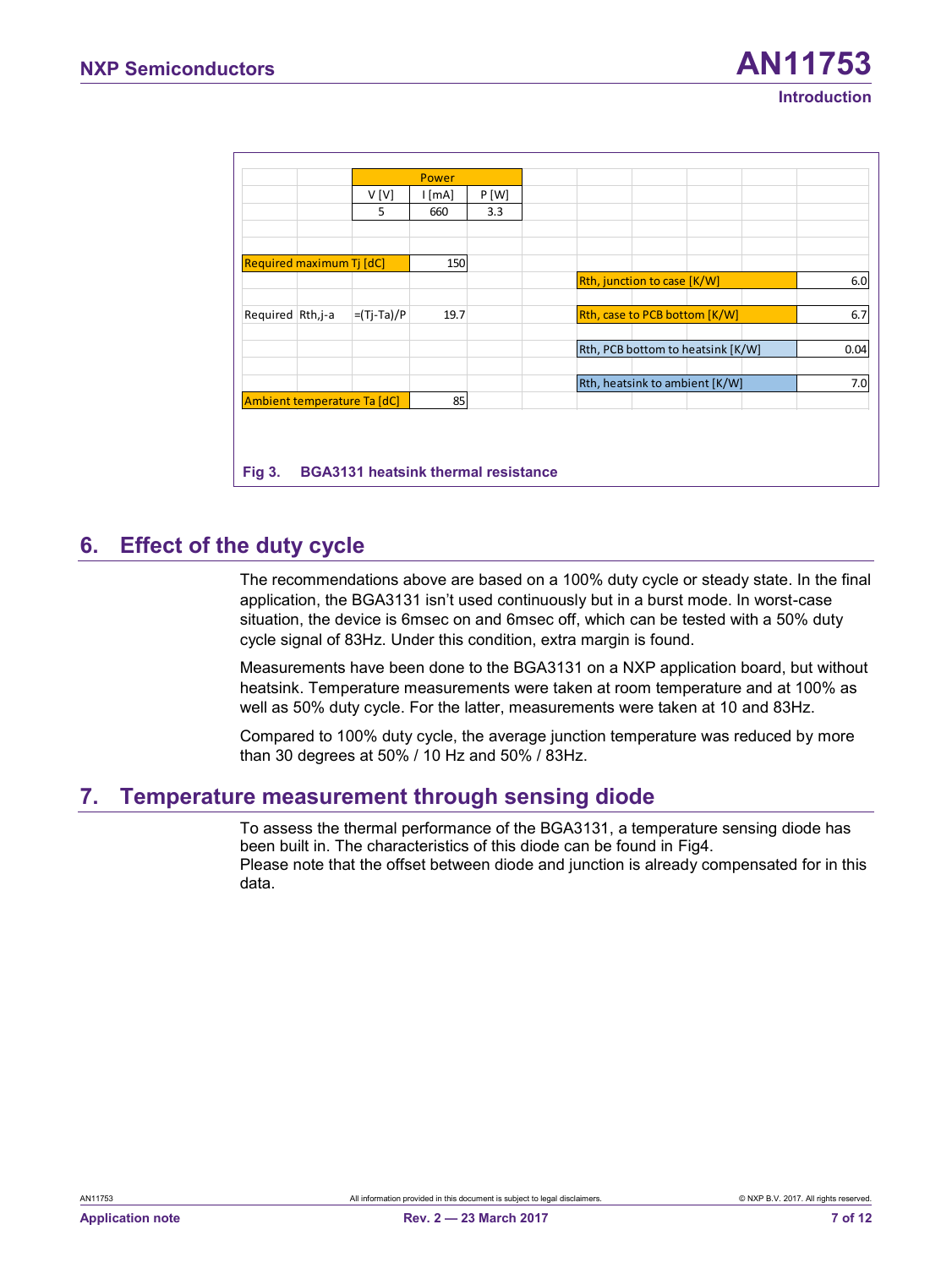# **Introduction**



<span id="page-7-0"></span>The Vdiode voltage can be calculated as Vdiode =  $-m*x+b+c$ 

- $m =$  slope (low spread) 3.5 mV/ $\degree$ C
- b = constant (high spread) 2650 mV
- c = offset between diode and junction (15 mV = roughly 4  $\degree$ C)
- $x =$  junction temperature in  $\mathrm{C}$

The Thermal diode voltage can vary up to  $+/- 30$  °C as showing in the Fig 4.

The junction temperature can be measured more accurate by recording the diode voltage versus temperature on the actual used BGA3131.

This can be done by measuring the diode voltage (at 1mA) at two different ambient temperatures (for example 0  $\mathrm{°C}$  & 50  $\mathrm{°C}$ ) and draw the function in a graph.

Measurement conditions/steps:

- 5V supply at BGA3131 (switch ON BGA3131)
- Roughly 660 mA current (at max gain)
- TX OFF mode by applying 0V on the TX EN (pin 9)
- Roughly 27 mA current (BGA3131 is in TX\_OFF mode)
- Constant current (1mA) at BGA3131 pin 16 (TMP\_SENS)
- Set Ambient temperature to 0 °C, read voltage (b = constant) at pin 16 after it's stabilized
- Set Ambient temperature to 50  $\degree$ C, read voltage at pin 16 after it's stabilized.
- Calculate the slope (m) voltage  $@50$  °C minus voltage  $@0$  °C divided by 50
- Vdiode (Tj) = -m  $*(Tj) + b + 15mV$
- Draw the graph using the formula above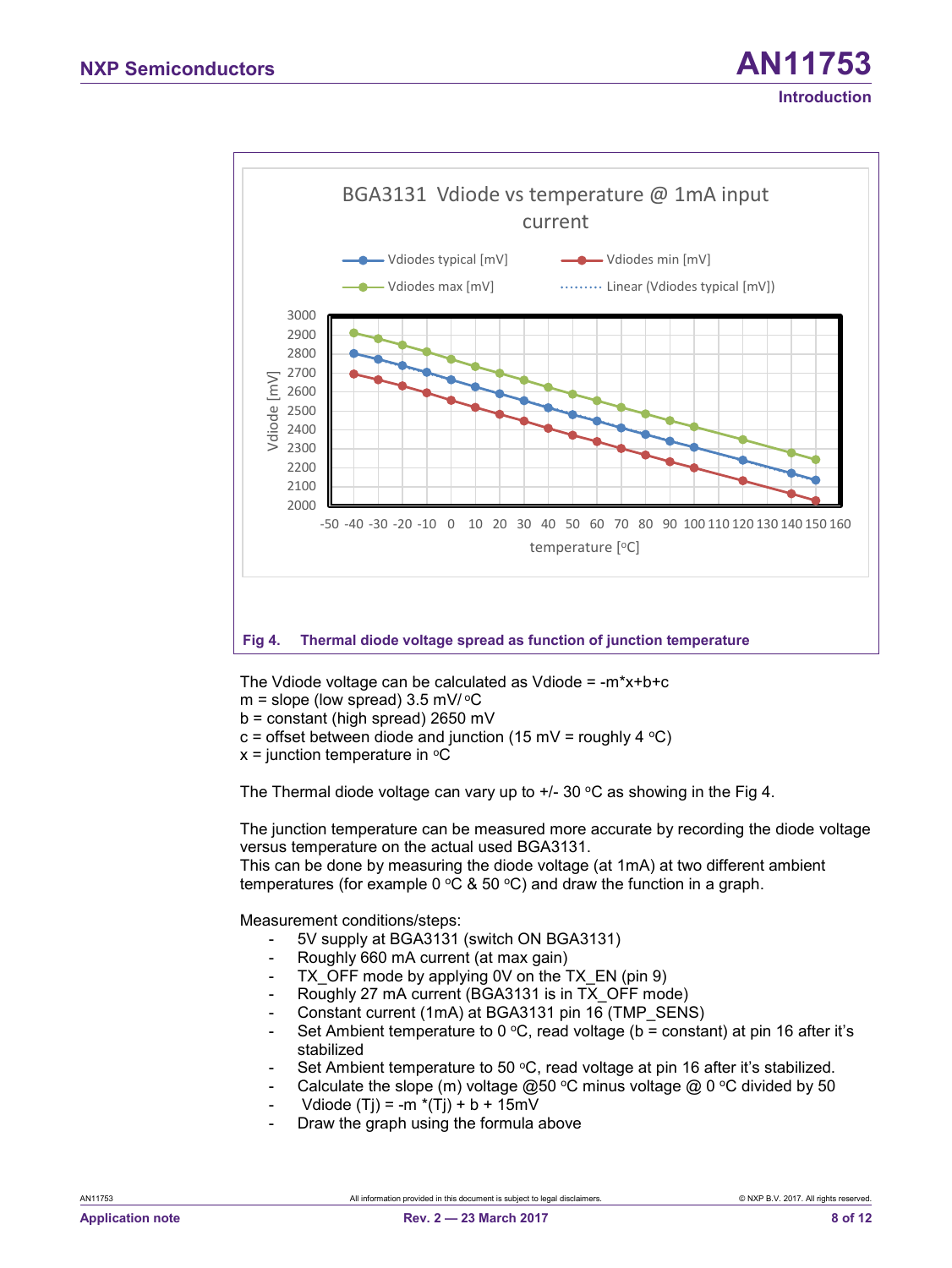#### <span id="page-8-0"></span>**8. Conclusion**

Defining the optimal via and heatsink configuration is highly dependent to the actual application. The configurations given in this document are valid for the NXP evaluation board in free air. For an application with a tight enclosure and/or forced convection, the circumstances can be very different. It is Extra margin is found when the BGA3131 is used at a lower duty cycle percentage.

Measurements have been done to the BGA3131 on a NXP application board, but without heatsink. Temperature measurements were taken at room temperature and at 100% as well as 50% duty cycle. For the latter, measurements were taken at 10 and 83Hz.

Compared to 100% duty cycle, the average junction temperature was reduced by more than 30 degrees at 50% / 5 Hz, 50% / 10 Hz and 50% / 83Hz.

**Introduction**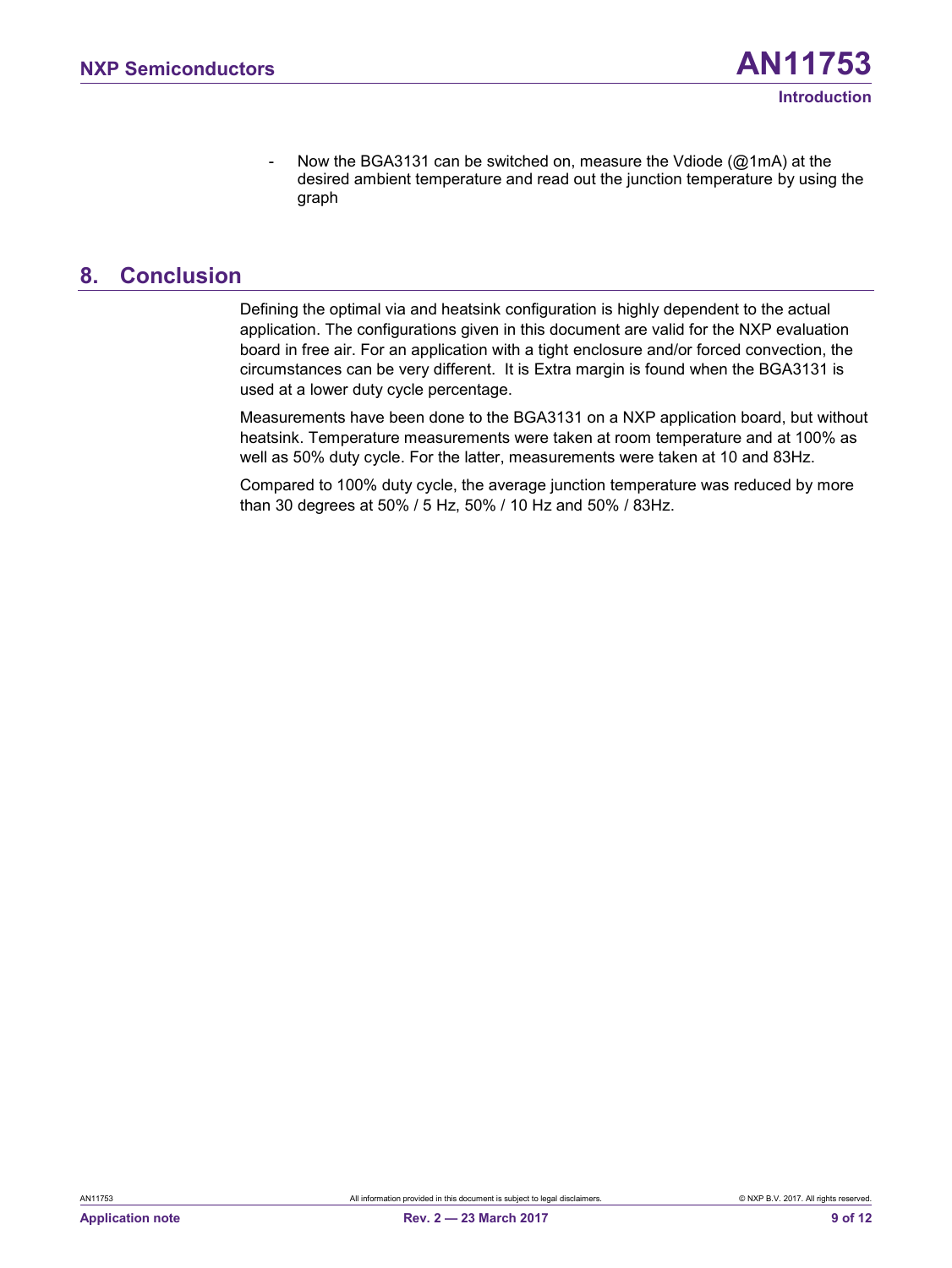# <span id="page-9-0"></span>**9. Legal information**

#### <span id="page-9-1"></span>**9.1 Definitions**

**Draft —** The document is a draft version only. The content is still under internal review and subject to formal approval, which may result in modifications or additions. NXP Semiconductors does not give any representations or warranties as to the accuracy or completeness of information included herein and shall have no liability for the consequences of use of such information.

#### <span id="page-9-2"></span>**9.2 Disclaimers**

**Limited warranty and liability —** Information in this document is believed to be accurate and reliable. However, NXP Semiconductors does not give any representations or warranties, expressed or implied, as to the accuracy or completeness of such information and shall have no liability for the consequences of use of such information.

In no event shall NXP Semiconductors be liable for any indirect, incidental, punitive, special or consequential damages (including - without limitation lost profits, lost savings, business interruption, costs related to the removal or replacement of any products or rework charges) whether or not such damages are based on tort (including negligence), warranty, breach of contract or any other legal theory.

Notwithstanding any damages that customer might incur for any reason whatsoever, NXP Semiconductors' aggregate and cumulative liability towards customer for the products described herein shall be limited in accordance with the Terms and conditions of commercial sale of NXP Semiconductors.

**Right to make changes —** NXP Semiconductors reserves the right to make changes to information published in this document, including without limitation specifications and product descriptions, at any time and without notice. This document supersedes and replaces all information supplied prior to the publication hereof.

**Suitability for use —** NXP Semiconductors products are not designed, authorized or warranted to be suitable for use in life support, life-critical or safety-critical systems or equipment, nor in applications where failure or malfunction of an NXP Semiconductors product can reasonably be expected to result in personal injury, death or severe property or environmental damage. NXP Semiconductors accepts no liability for inclusion and/or use of NXP Semiconductors products in such equipment or applications and therefore such inclusion and/or use is at the customer's own risk.

**Applications —** Applications that are described herein for any of these products are for illustrative purposes only. NXP Semiconductors makes no representation or warranty that such applications will be suitable for the specified use without further testing or modification.

Customers are responsible for the design and operation of their applications and products using NXP Semiconductors products, and NXP Semiconductors accepts no liability for any assistance with applications or

customer product design. It is customer's sole responsibility to determine whether the NXP Semiconductors product is suitable and fit for the customer's applications and products planned, as well as for the planned application and use of customer's third party customer(s). Customers should provide appropriate design and operating safeguards to minimize the risks associated with their applications and products.

NXP Semiconductors does not accept any liability related to any default, damage, costs or problem which is based on any weakness or default in the customer's applications or products, or the application or use by customer's third party customer(s). Customer is responsible for doing all necessary testing for the customer's applications and products using NXP Semiconductors products in order to avoid a default of the applications and the products or of the application or use by customer's third party customer(s). NXP does not accept any liability in this respect.

**Export control —** This document as well as the item(s) described herein may be subject to export control regulations. Export might require a prior authorization from national authorities.

**Evaluation products —** This product is provided on an "as is" and "with all faults" basis for evaluation purposes only. NXP Semiconductors, its affiliates and their suppliers expressly disclaim all warranties, whether express, implied or statutory, including but not limited to the implied warranties of noninfringement, merchantability and fitness for a particular purpose. The entire risk as to the quality, or arising out of the use or performance, of this product remains with customer.

In no event shall NXP Semiconductors, its affiliates or their suppliers be liable to customer for any special, indirect, consequential, punitive or incidental damages (including without limitation damages for loss of business, business interruption, loss of use, loss of data or information, and the like) arising out the use of or inability to use the product, whether or not based on tort (including negligence), strict liability, breach of contract, breach of warranty or any other theory, even if advised of the possibility of such damages.

Notwithstanding any damages that customer might incur for any reason whatsoever (including without limitation, all damages referenced above and all direct or general damages), the entire liability of NXP Semiconductors, its affiliates and their suppliers and customer's exclusive remedy for all of the foregoing shall be limited to actual damages incurred by customer based on reasonable reliance up to the greater of the amount actually paid by customer for the product or five dollars (US\$5.00). The foregoing limitations, exclusions and disclaimers shall apply to the maximum extent permitted by applicable law, even if any remedy fails of its essential purpose.

#### <span id="page-9-3"></span>**9.3 Trademarks**

Notice: All referenced brands, product names, service names and trademarks are property of their respective owners.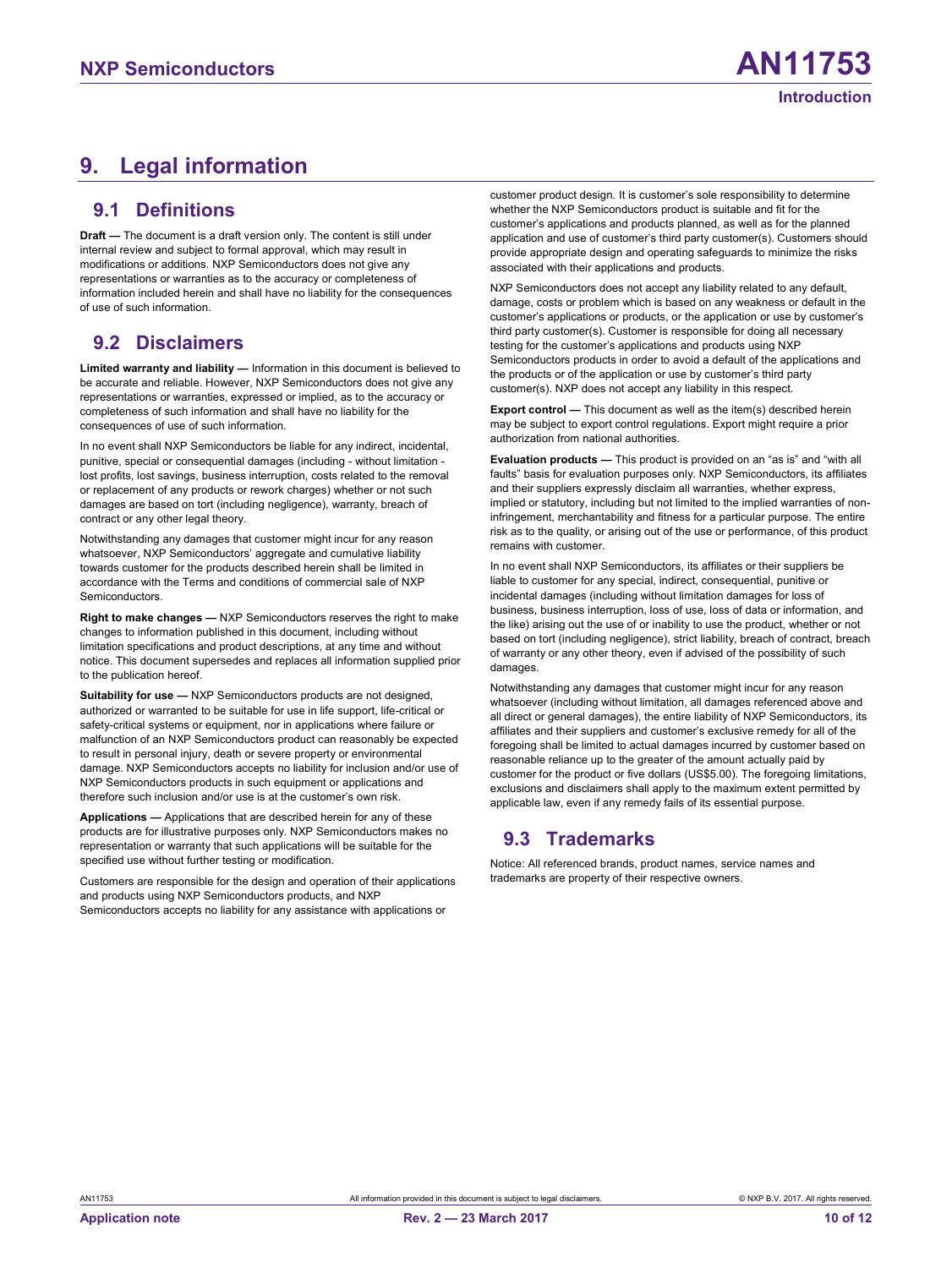# <span id="page-10-0"></span>**10. List of figures**

| Fig 1. |                                                                                                                                                         |
|--------|---------------------------------------------------------------------------------------------------------------------------------------------------------|
| Fig 2. | Via capping, tenting and filling, from left to right:<br>via tenting from top, via tenting from bottom, via<br>capping from bottom, via encroached from |
|        |                                                                                                                                                         |
| Fig 3. | BGA3131 heatsink thermal resistance7                                                                                                                    |
| Fig 4. | Thermal diode voltage spread as function of                                                                                                             |